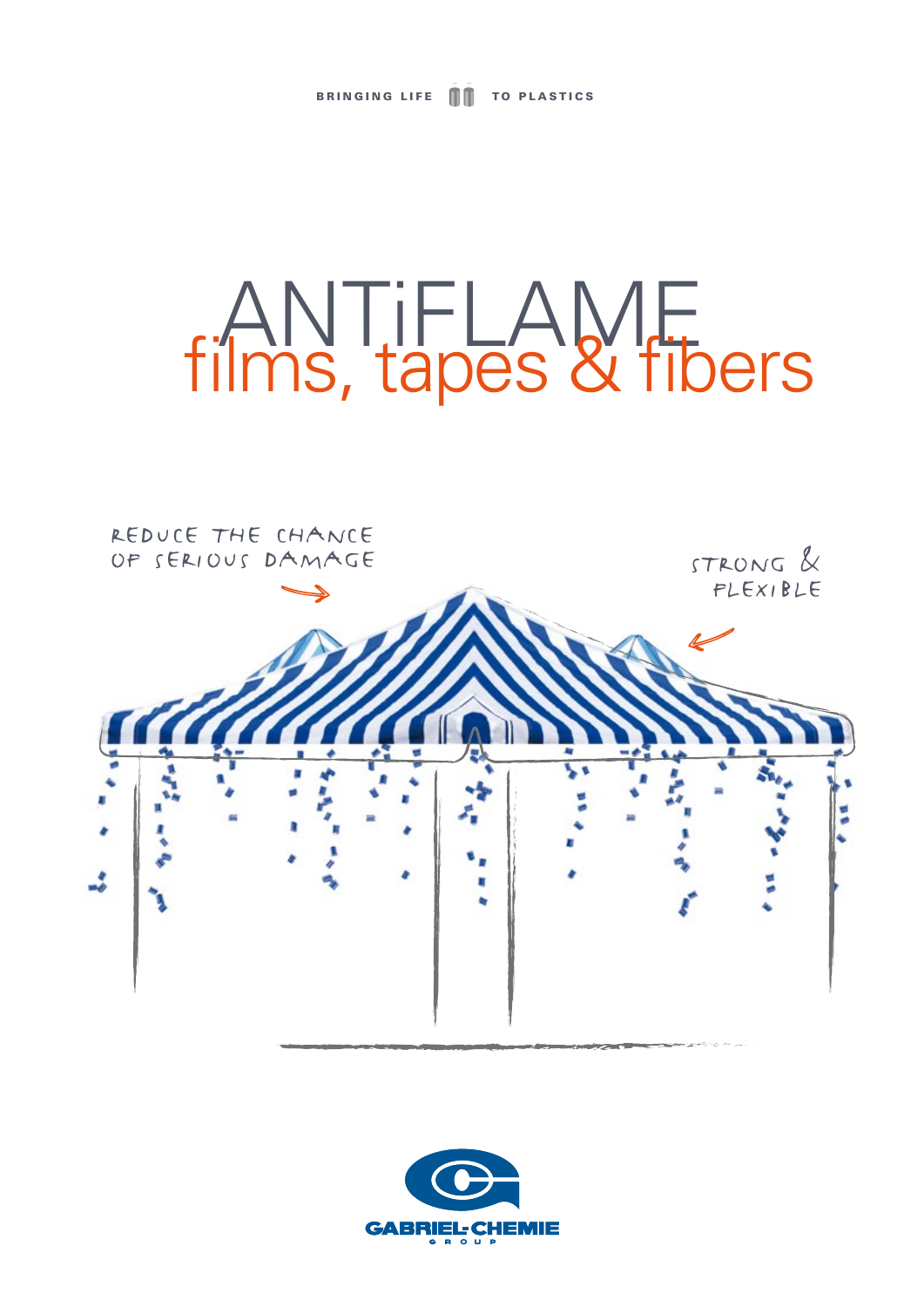PERFECT SOLUTION FOR YOUR PRODUCT and application

## ANTiFLAME FILMS, TAPES & FIBERS

Plastic products require a special focus as they can be ignited by a short circuit, overheating, and other external influences resulting in a blazing fire within minutes. Flame retardants can inhibit, or at least delay, the combustion and spread of fire so that valuable time is gained to enable fire-fighting and evacuation measures to be carried out. This in turn, reduces the chance of serious damage to property or in extreme cases, injuries or the loss of life.

In order to start burning, the combination of a flammable material and the presence of oxygen are required. Our flame retardants work by using a chemical reaction to disrupt the interaction between the flammable material and oxygen. The chemical reaction is activated by heat. The products of this chemical reaction work both physically and chemically, to reduce the temperature of the flame and to cut off the oxygen supply. The result is effectively a suffocation of the fire that either extinguishes the fire completely, or at the very least, delays the spread of the fire considerably.

Flame retardants that are effective in the gas phase have proved popular due to their high efficiency even when used in low dosages. As a result, the host plastic experiences almost no mechanical or optical degradation and the processability remains virtually unaffected.



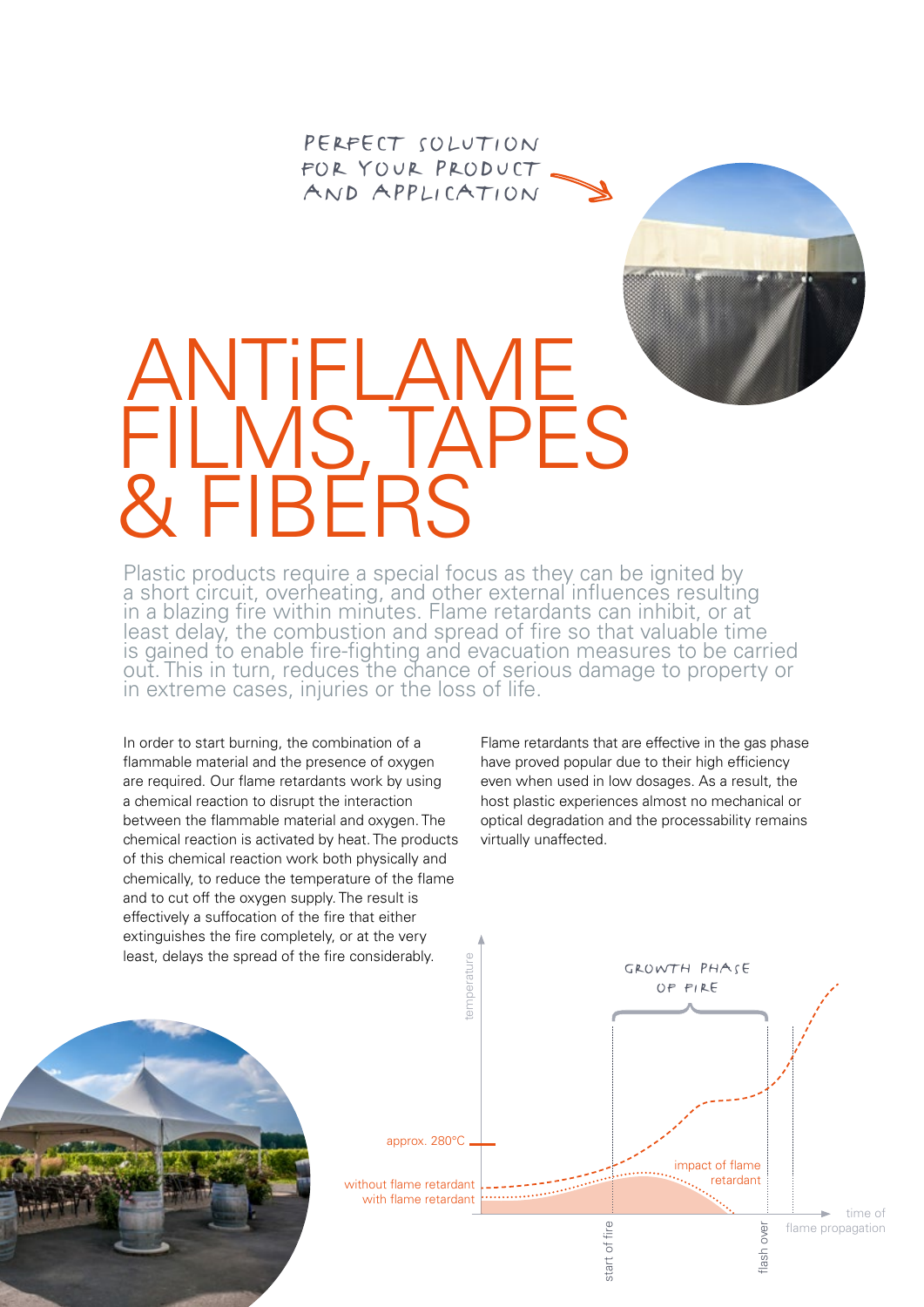### Most important and widespread flammability standards for films, tapes & fibers are:

ASTM D 2863-00 Limited Oxygen Index , UL 94 VTM, DIN 4102 B1/B2 , EN ISO 11925-2 (Class E) and ISO 3795 in varying definitions and test set-ups, adapted to the respective requirements for the final article and its application.

**GABRIEL-CHEMIE GROUP HAS OVER 40 YEARS OF EXPERIENCE** in flame retardants and provides not only products, but also serves as your partner for application and technical support. We look forward to working with you to find the perfect solution for your product and application.

- \_ For Polypropylen films, tapes and fibers
- \_ Halogen-free formula
- \_ For high transparent articles
- Low impact on mechanical properties of the
- polymers because FR is free from mineral components
- \_ High processing safety thanks to high thermal stability and wide processing window, good dispersibility in the polymer melt
- Free of Antimony trioxide and halogen compounds – ecologically harmless
- \_ Compatible with inorganic fillers

#### **MAXITHEN HP7AA8310FR**

- For Polyethylene films, tapes and monofilaments Halogen-free formula
- For high transparent articles
- Low impact on mechanical properties of the polymers because FR is free from mineral components
- High processing safety thanks to high thermal stability and wide processing window, good dispersibility in the polymer melt Free of Antimony trioxide and halogen compounds – ecologically harmless

#### **MAXITHEN HP7AA1460FR**

Compatible with inorganic fillers

For Polyethylene films (e.g. stretch-packaging) \_ Halogen-free formula For high transparent articles Low impact on mechanical properties of the polymers because FR is free from mineral components Free of Antimony trioxide and halogen compounds and halogen compounds<br>
– ecologically harmless function of the policy of the policy of the policy of the policy of the policy of the

#### **MAXITHEN HP73940FR**

- For Polyethylene films
- \_ Chlorinated flame reatardant in combination with synergist Antimony trioxide in a classical formulation
- High flame retardancy at low dosage

#### **MAXITHEN HP72521FR**

- For Polyolefine films, tapes and coatings \_ Brominated flame reatardant in combination
- with synergist Antimony trioxide in a classical formulation
- High thermostability till 280°C
- High flame retardancy at
- low dosage

informations

antiflame@gabriel-chemie.com